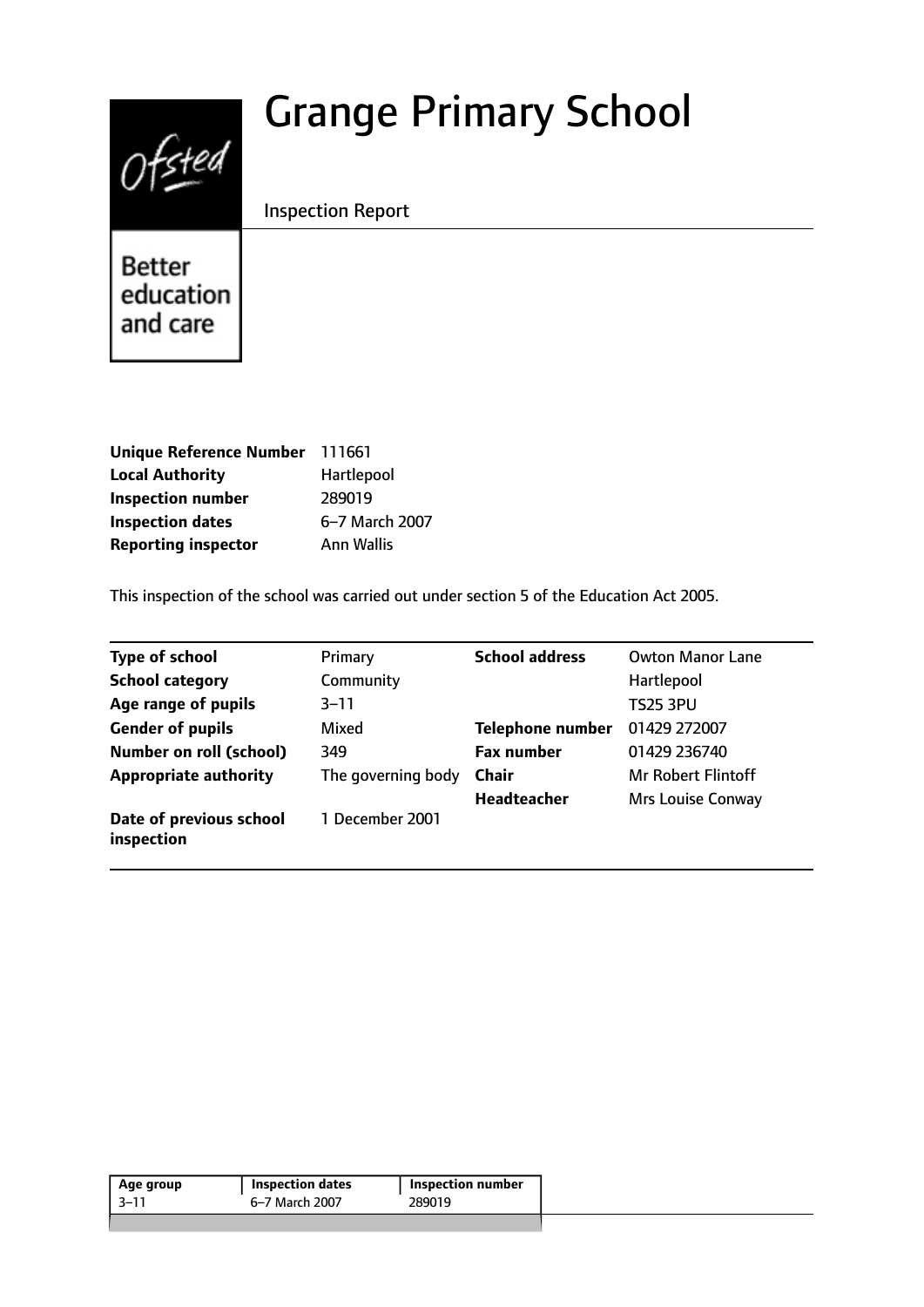© Crown copyright 2007

Website: www.ofsted.gov.uk

This document may be reproduced in whole or in part for non-commercial educational purposes, provided that the information quoted is reproduced without adaptation and the source and date of publication are stated.

Further copies of this report are obtainable from the school. Under the Education Act 2005, the school must provide a copy of this report free of charge to certain categories of people. A charge not exceeding the full cost of reproduction may be made for any other copies supplied.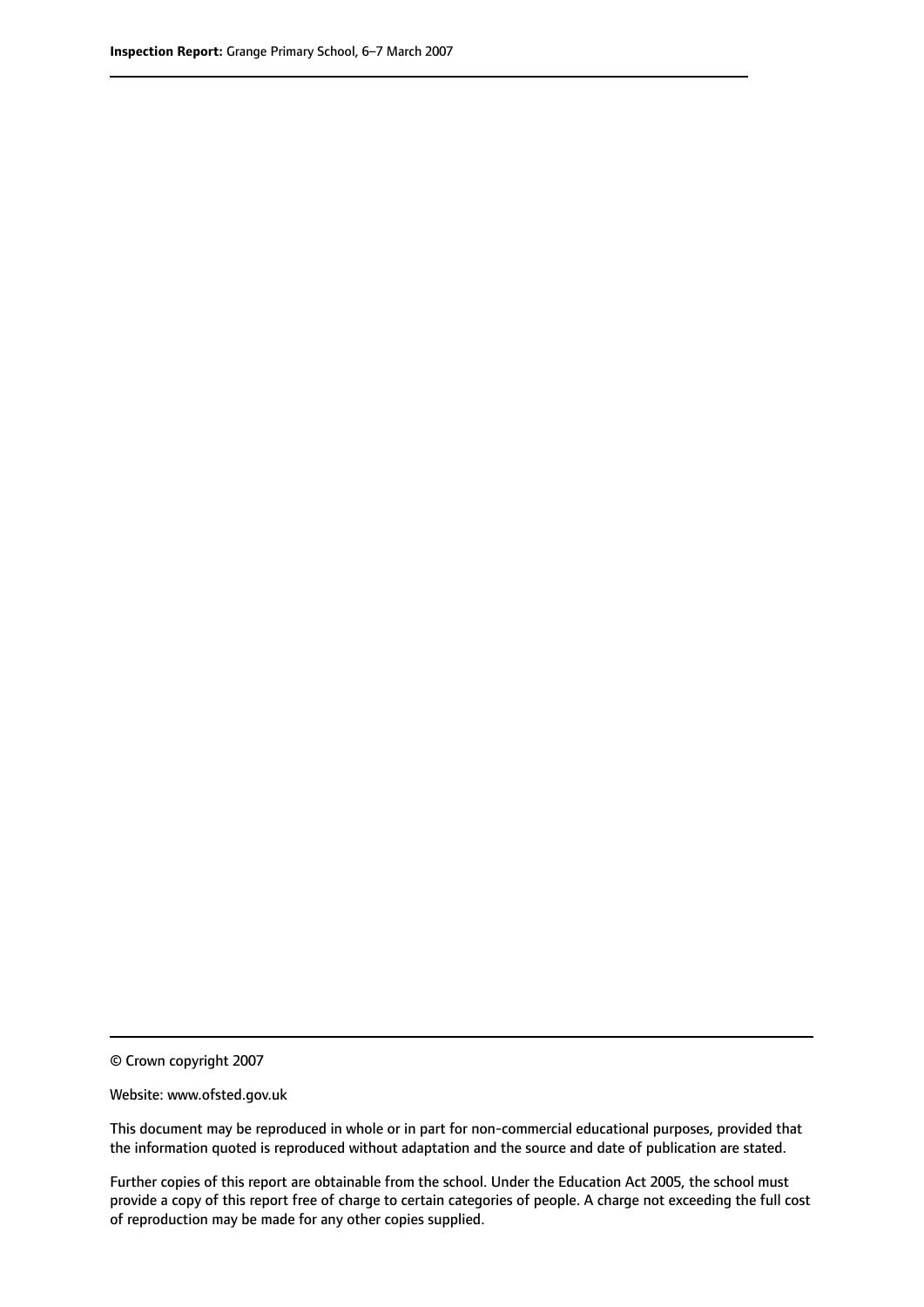# **Introduction**

The inspection was carried out by three Additional Inspectors.

## **Description of the school**

Grange is a larger than average primary school with a 52 place Nursery. It also has additional resources for 21 planned places for pupils with physical and medical needs and a 12 place support base for pupils with moderate learning difficulties. The school serves an area of considerable socio-economic deprivation and the proportion of pupils entitled to free school meals is high. There are very few pupils from minority ethnic groups or whose first language is not English. Well above average numbers of pupils have statements of special educational need. Children's attainment on entry to the school is well below that which is typical for their age. The school has achieved a Basic Skills Quality Mark, a Sports ActiveMark and an ArtsMark Gold award.

## **Key for inspection grades**

| Grade 1 | Outstanding  |
|---------|--------------|
| Grade 2 | Good         |
| Grade 3 | Satisfactory |
| Grade 4 | Inadequate   |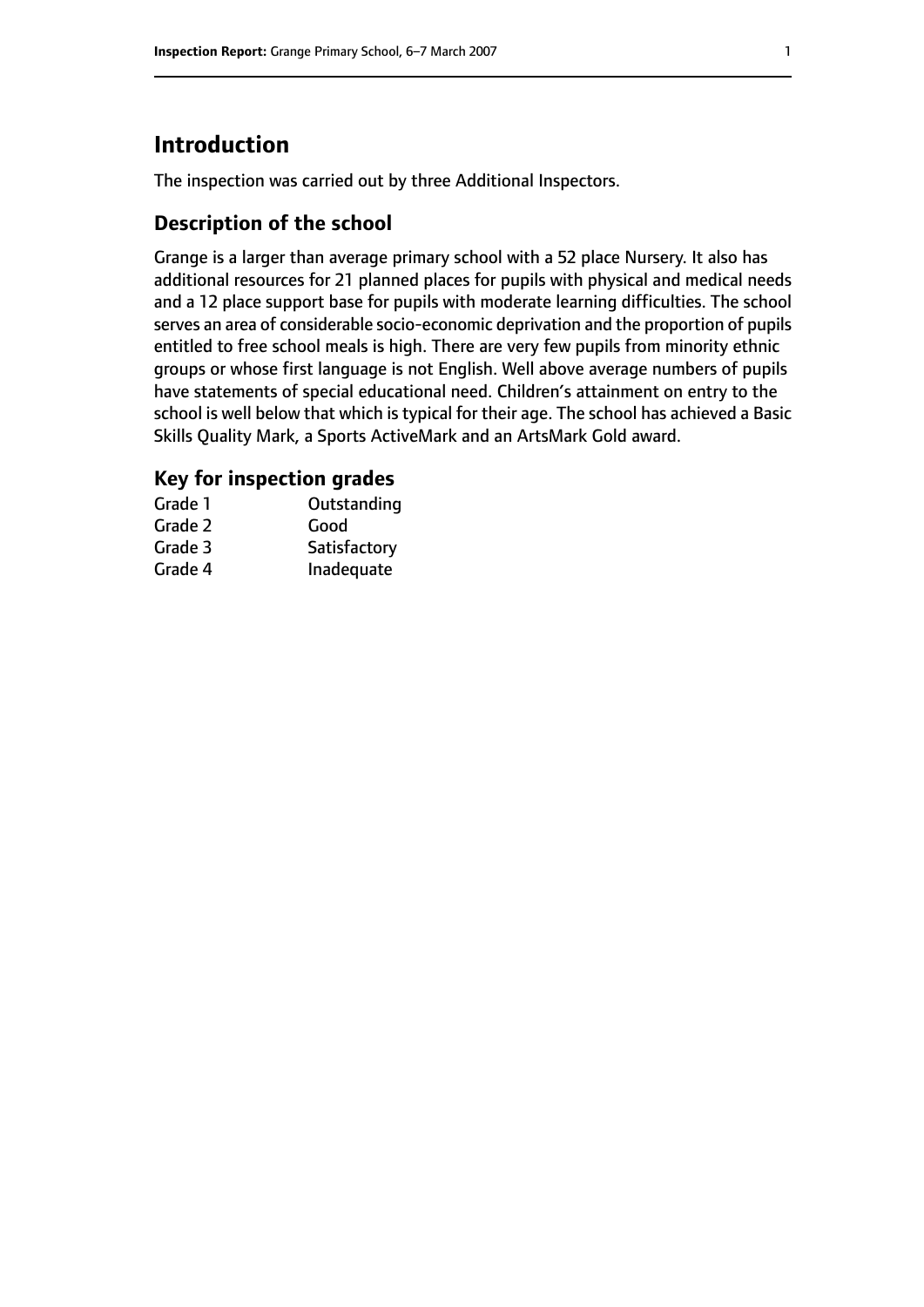# **Overall effectiveness of the school**

#### **Grade: 2**

Grange Primary is a good school. It correctly evaluates standards as average, but modestly judges achievement and the quality of teaching and learning as satisfactory: the inspection found these to be good. The care, guidance and support given to pupils are outstanding. The safety, well-being, enjoyment and achievement of every pupil are at the heart of the school's work. The school is bright and welcoming and this environment entices pupils to learn. Parents are overwhelmingly supportive of the school. Their comments included, 'I couldn't ask for a better school for my daughter' and 'the school just gets better and better'.

Grange is a highly inclusive school where all pupils, including many with complex additional learning needs, achieve well. Children enter the Nursery with skills and abilities well below what is typical for their age. They make good progress but the standards they attain are below those expected for children starting in Year 1. Test results at the end of Key Stage 1 had shown a downward trend up to 2005 but improved markedly in 2006 and were close to national average figures. Pupils' progressin lessons shows that the school is well placed to maintain these better standards. Pupils make consistently good progress as they move through the school to reach standards which are close to the national average when they leave Year 6. Pupils achieve well because teaching is good in mainstream classes and in the specialist support bases for those with learning difficulties and/or disabilities. Teachers and teaching assistants know their pupils well and match work carefully to their individual needs so pupils make good progress and enjoy learning.

The school takes excellent care of its pupils and supports them very well. They grow in confidence as they experience success in their work. Pupils' progress is tracked rigorously and they are given very good guidance on how to improve, particularly in the basic skills of literacy, numeracy and information and communication technology (ICT). The fact that pupils behave well in school and most enjoy learning and attend regularly is the result of the good personal development which the school provides.

Pupils follow a good curriculum which ensures that their basic skills are developed well. It is enriched by a broad range of visits, residential trips, and sporting, dramatic and artistic activities. The school is now planning further curricular development in order to increase links between subjects to make pupils' learning even more relevant and exciting. The school is particularly proud of having its own TV studio from which 'Grange Primary TV' programmes are broadcast. Pupils benefit enormously from this facility. They learn valuable technical skills, work as teams, improve their speaking and listening skills and grow in confidence by appearing in front of the camera.

Leadership and management are good. The leadership of the headteacher is outstanding. She has ensured that this very inclusive school has a clear sense of purpose which is fully shared by a very hard-working staff team. The talents and potential of staff members are recognised and developed well so they have maximum impact on pupils' learning. Teachers and teaching assistants are very well deployed. Accommodation, particularly in the Foundation Stage, is very creatively used to promote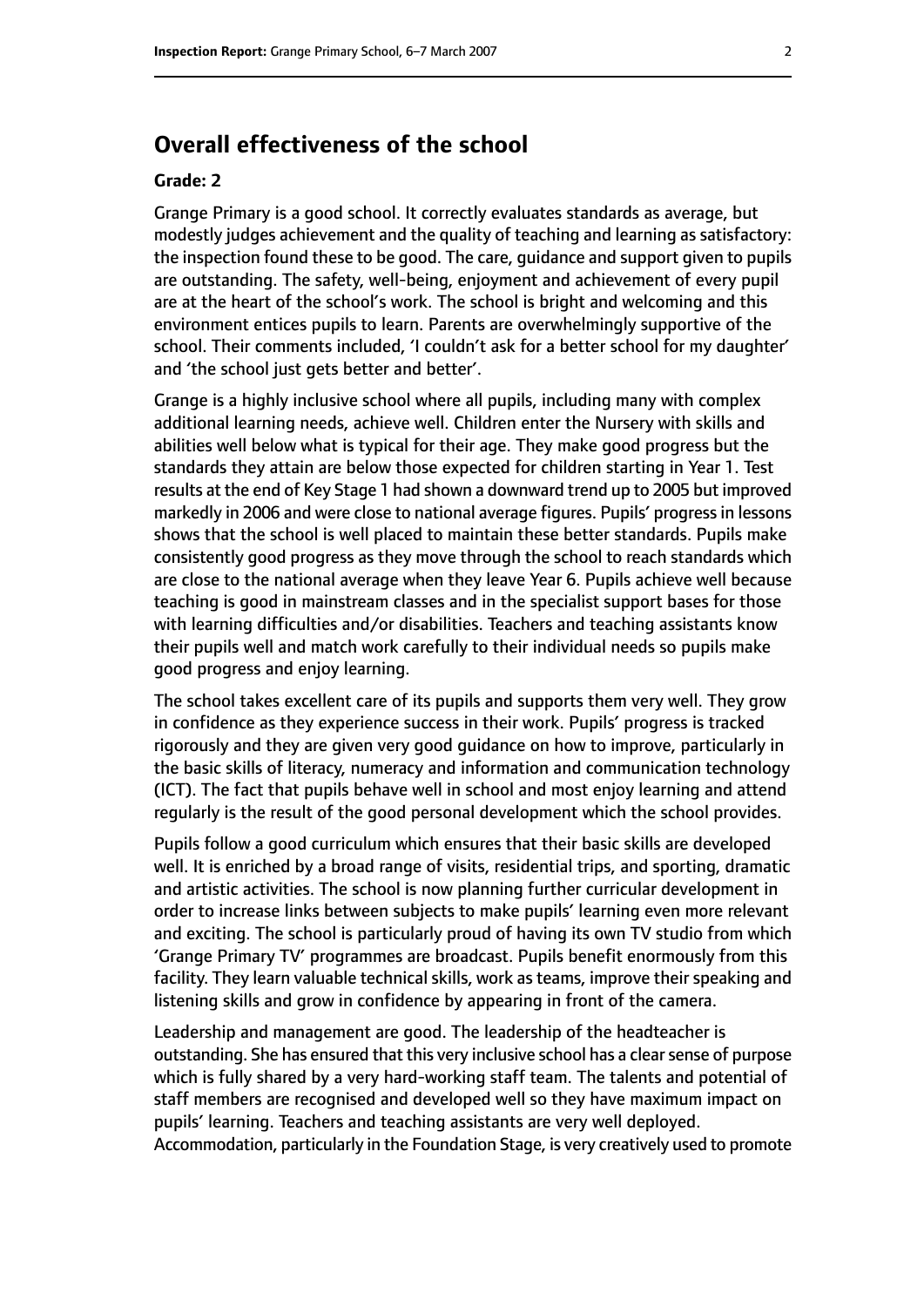the enjoyment of learning and good achievement of all pupils. Governors are very supportive of the school but, at present, are not sufficiently involved in its strategic leadership. The school provides good value for money.

#### **What the school should do to improve further**

- Build on the recent improvements in attainment at Key Stage 1.
- Develop the curriculum by linking subjects together to make learning more relevant and exciting for pupils.
- Increase the involvement of governors in the strategic leadership of the school.

# **Achievement and standards**

#### **Grade: 2**

Standards are broadly average and achievement is good. Children make good progress in the Foundation Stage, particularly in improving their basic skills. They reach standards which are still below average when they enter Year 1 but this represents good achievement from their well below average starting points. Test results at the end of Key Stage 1 improved significantly in 2006 and showed that standards were close to average. Work seen during the inspection and results of current assessments show that pupils in the current Year 2 are achieving well and are on track to meet their challenging targets this year. In both key stages, all pupils continue to make good progress and achieve well. Test results for pupils in Year 6 in 2006 show that standards reached in English, mathematics and science are all close to the national average. The school's challenging targets were exceeded. The pupils with learning difficulties and/or disabilities also make good progress. This is because work is well matched to their, often complex, additional learning needs and they receive invaluable support from teachers and teaching assistants.

# **Personal development and well-being**

#### **Grade: 2**

The personal development and well-being of all learners, including those with learning difficulties and/or disabilities, are good. Attendance has improved to be close to average and the school has been successful in re-engaging pupils with learning who have a record of very poor attendance. Pupils are courteous, helpful and well behaved.

Pupils' spiritual, moral, social and cultural development is good. Their spiritual and cultural development is particularly strong. During assembly, pupils were asked to reflect on what if felt like to be 'amazed'. They responded with well chosen examples such as 'I am amazed at the number of songs that I can listen to on my mp3 player'. Later, they learned about the cultural heritage of African music prior to an extract being played as they left the hall. During a recording of the televised school news programme, pupils worked exceptionally well as a production team; they responded to the challenge in an activity that made an outstanding contribution towards acquiring future life skills.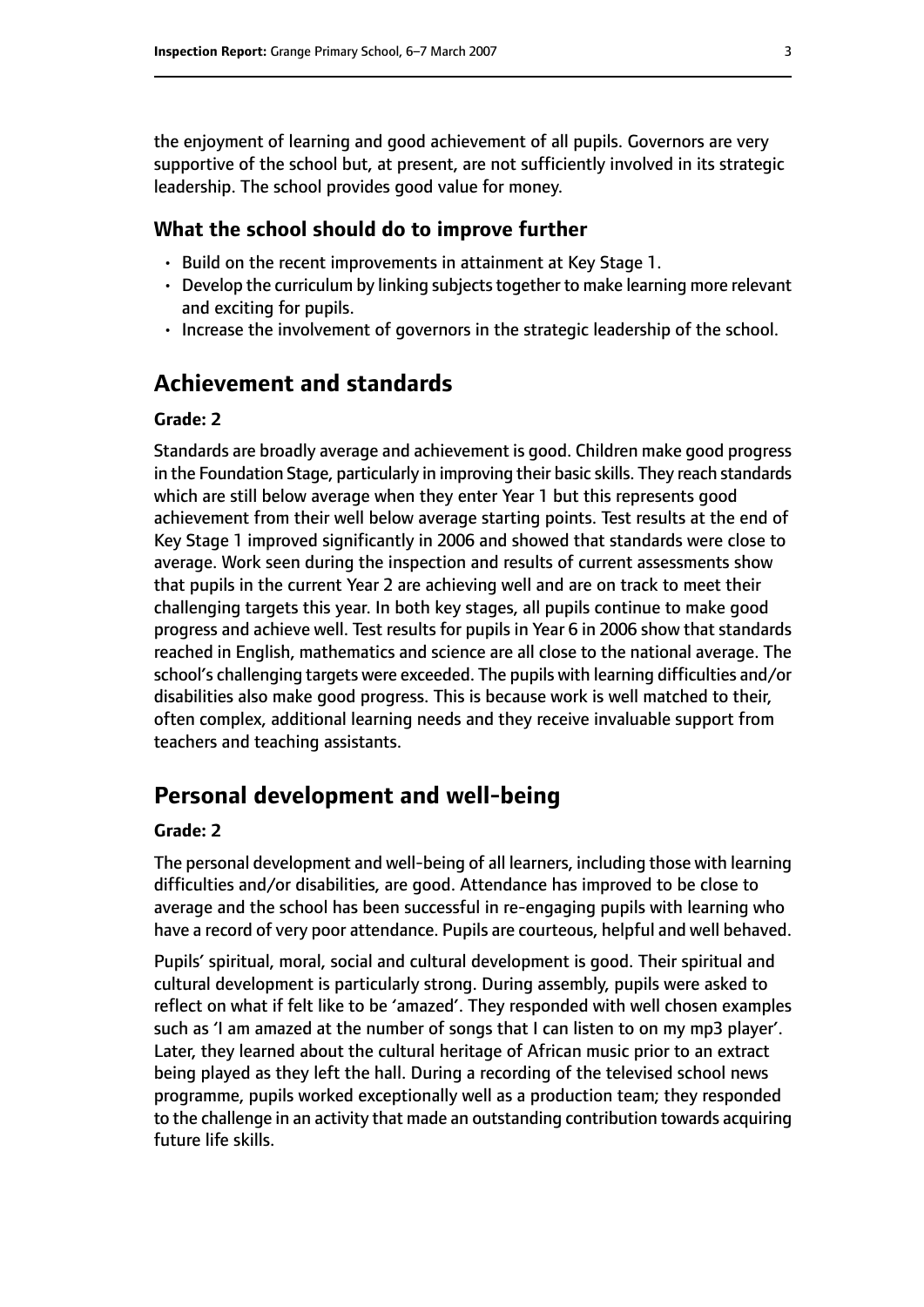Pupils' work confirms they have a thorough understanding of the importance of keeping safe, playing safe and being aware of danger. They know how important it is to stay fit and healthy. They have opportunities to take on responsibility; some become class representatives on the school council where members have played an influential role in suggesting how the school facilities might be improved. Pupils make a positive contribution to the community, including regular fundraising for good causes.

# **Quality of provision**

#### **Teaching and learning**

#### **Grade: 2**

Teaching and learning are good. Very good relationships and a purposeful delivery of lessons ensure that pupils remain on task, enjoy their work and make good gains in their learning. Typically, work is very well matched to the needs of all pupils, particularly those with often complex learning difficulties and/or disabilities, so they achieve well. Teachers and teaching assistants give invaluable individual support to pupils who need extra help which successfully boosts their learning. Teachers are knowledgeable, their explanations are clear and they use varied resources, including ICT, to engage their pupils' interest. As the lesson progresses, they are continually checking pupils' understanding.

In a minority of lessons, the pace of learning is slower. This is because teachers' introductions can be too lengthy and lessons gather pace slowly.

Pupils' work is marked regularly. They know what their targets are and how to reach them. Pupils are becoming increasingly skilled at assessing their own work and that of others.

#### **Curriculum and other activities**

#### **Grade: 2**

The school curriculum is good. It meets the needs of all pupils, including those with learning difficulties and/or disabilities. In Nursery and Reception, children experience an imaginative balance of planned and child-led activities, which ensure good progression towards the early learning goals. In the rest of the school, special focus weeks and a good range of visitors with creative expertise have enriched the curriculum. Communication across the school has been enhanced by the use of a live television studio, where pupils film and share various classroom projects. The school has reviewed the teaching of basic skills and all lessons now contain speaking, listening, writing and ICT opportunities. A programme for the development of health and citizenship education is effective and all pupils experience work-related skills such as collaboration and responsibility. Extra-curricular provision is good and includes drama, sport, music, and residential visits abroad and to outdoor pursuit centres. The school is currently seeking to extend its physical education provision for older pupils.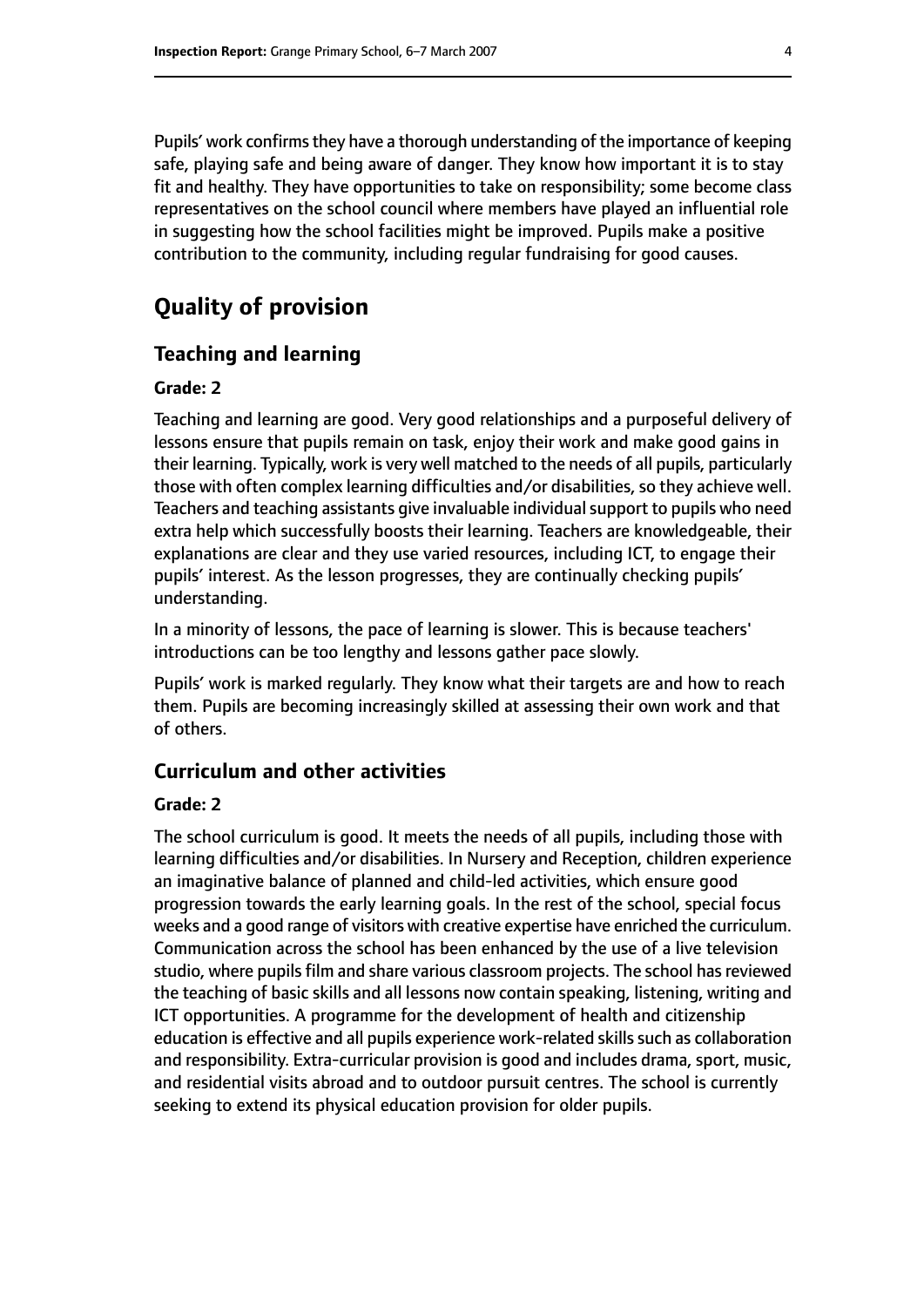The school recognises the need for, and has already begun planning, further curricular development in order to increase links between subjects to make pupils' learning more relevant and exciting.

#### **Care, guidance and support**

#### **Grade: 1**

Care, guidance and support are outstanding. Child protection and all safeguarding arrangements are in place. Vulnerable pupils are supported very well. They benefit from the personal care, attention, social and emotional support provided by teaching and support staff who know them personally. The friendship meeting point in the playground typifies action taken to support pupils who may be troubled or feel isolated.

Pupils with learning difficulties and/or disabilities are supported very well. This can be attributed to the school's highly inclusive approach to planning and organising individual learning programmes. In mainstream lessons, pupils benefit from good, focused support provided by skilled teaching assistants, some with specialist skills such as in speech therapy or in the delivery of booster programmes. Some of these pupils become 'guests' in the support bases joining those pupils with moderate and physical learning needs. The excellent flexibility of the provision ensures pupils access the appropriate provision for their current assessed needs and, as a result, they achieve well.

The school has introduced consistent target setting procedures that are firmly based on the premise that pupils are expected to make faster than the expected rate of progress as they advance through the school. Rigorous tracking of progress leads to revised group targets, often shared verbally with pupils. As a result, pupils know what they 'must do, should do or could do' very clearly.

## **Leadership and management**

#### **Grade: 2**

Leadership and management are good overall and the leadership of the headteacher is outstanding. The headteacher and an experienced and committed team of senior managers are firmly focused on raising achievement in the basic skills of literacy, numeracy and ICT. Innovative staffing arrangements enable senior teachers to spread good practice in literacy and numeracy across the school. Governors recognise the good work that the school is doing but are not sufficiently involved in its strategic development.

Teaching and learning are carefully monitored and the school, although modest in its own self-evaluation, knows its strengths and weaknesses well. Good partnerships have been forged with other schools and organisations which have enriched pupils' learning. The school has successfully tackled the areas for improvement noted at the last inspection. For example, additional resources and good staff training have resulted in significant improvements in standards in ICT. Grange Primary now has a good capacity to improve further.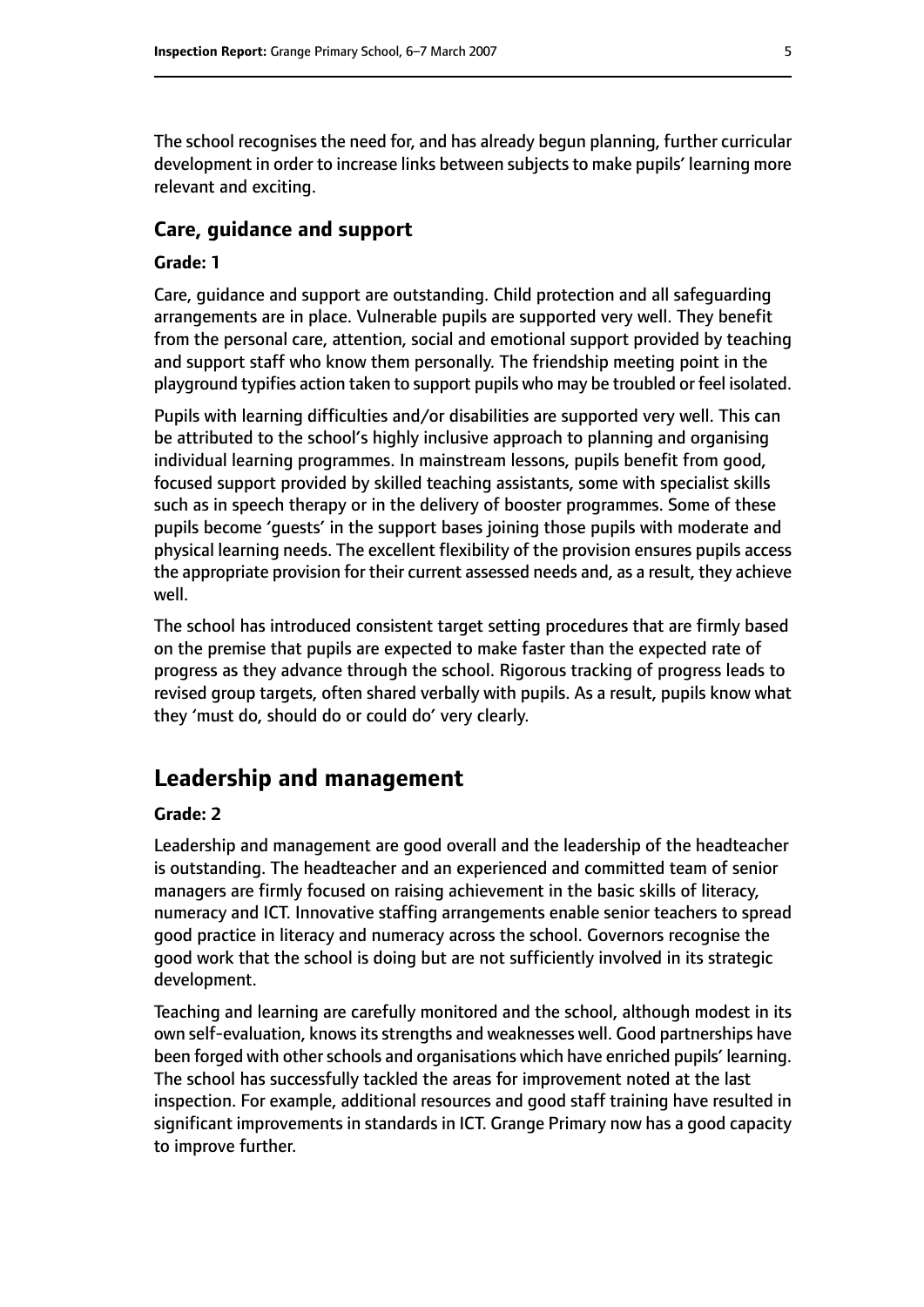**Any complaints about the inspection or the report should be made following the procedures set out inthe guidance 'Complaints about school inspection', whichis available from Ofsted's website: www.ofsted.gov.uk.**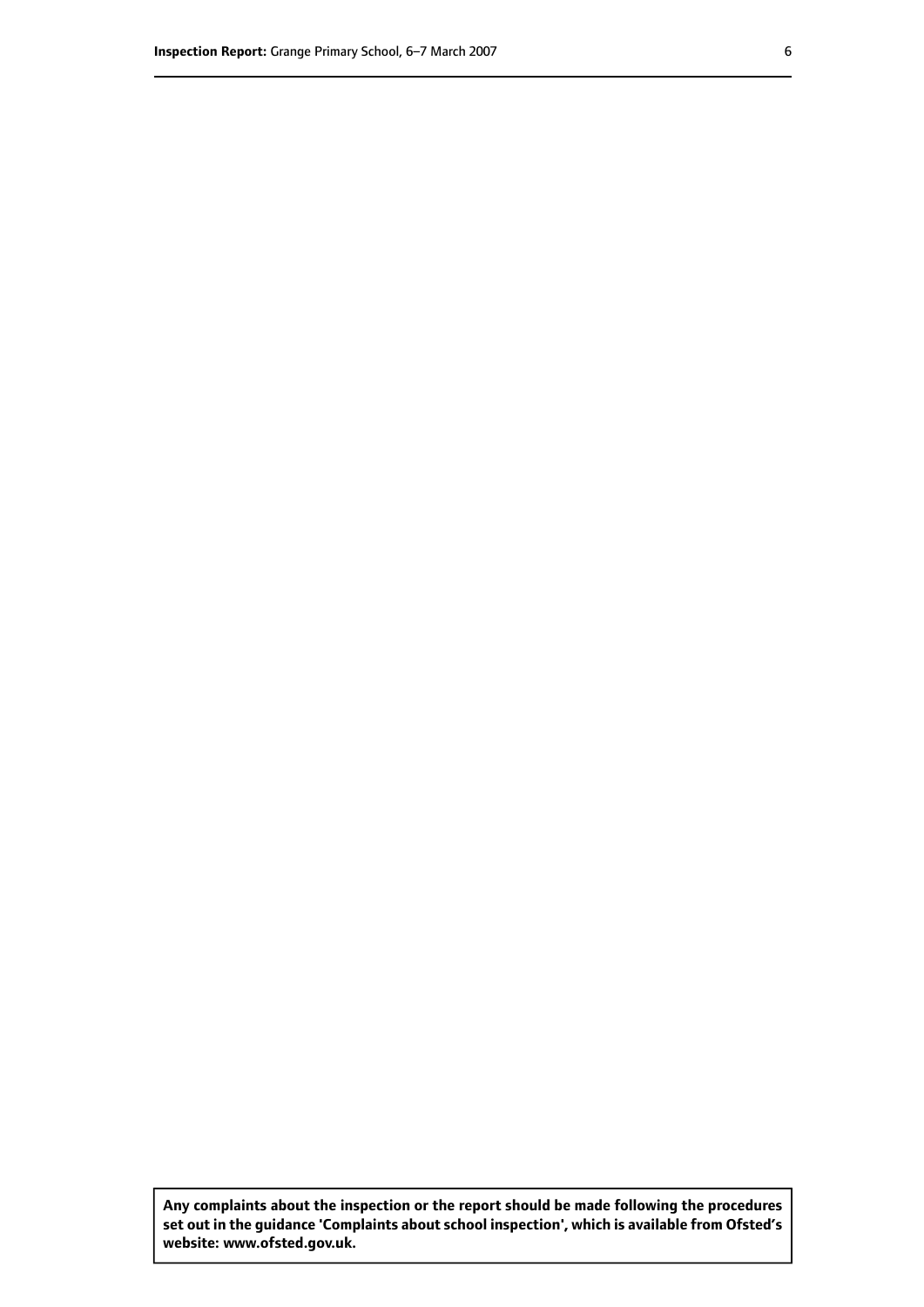# **Inspection judgements**

| $\vert$ Key to judgements: grade 1 is outstanding, grade 2 good, grade 3 satisfactory, and grade 4 | School         |
|----------------------------------------------------------------------------------------------------|----------------|
| inadeauate                                                                                         | <b>Overall</b> |

# **Overall effectiveness**

| How effective, efficient and inclusive is the provision of education, integrated<br>care and any extended services in meeting the needs of learners? |     |
|------------------------------------------------------------------------------------------------------------------------------------------------------|-----|
| How well does the school work in partnership with others to promote learners'<br>well-being?                                                         |     |
| The quality and standards in the Foundation Stage                                                                                                    |     |
| The effectiveness of the school's self-evaluation                                                                                                    |     |
| The capacity to make any necessary improvements                                                                                                      |     |
| Effective steps have been taken to promote improvement since the last<br>inspection                                                                  | Yes |

## **Achievement and standards**

| How well do learners achieve?                                                                               |  |
|-------------------------------------------------------------------------------------------------------------|--|
| The standards <sup>1</sup> reached by learners                                                              |  |
| How well learners make progress, taking account of any significant variations between<br>groups of learners |  |
| How well learners with learning difficulties and disabilities make progress                                 |  |

## **Personal development and well-being**

| How good is the overall personal development and well-being of the<br>learners?                                  |  |
|------------------------------------------------------------------------------------------------------------------|--|
| The extent of learners' spiritual, moral, social and cultural development                                        |  |
| The behaviour of learners                                                                                        |  |
| The attendance of learners                                                                                       |  |
| How well learners enjoy their education                                                                          |  |
| The extent to which learners adopt safe practices                                                                |  |
| The extent to which learners adopt healthy lifestyles                                                            |  |
| The extent to which learners make a positive contribution to the community                                       |  |
| How well learners develop workplace and other skills that will contribute to<br>their future economic well-being |  |

## **The quality of provision**

| How effective are teaching and learning in meeting the full range of the<br>  learners' needs?                      |  |
|---------------------------------------------------------------------------------------------------------------------|--|
| $\mid$ How well do the curriculum and other activities meet the range of needs<br>$\mid$ and interests of learners? |  |
| How well are learners cared for, guided and supported?                                                              |  |

 $^1$  Grade 1 - Exceptionally and consistently high; Grade 2 - Generally above average with none significantly below average; Grade 3 - Broadly average to below average; Grade 4 - Exceptionally low.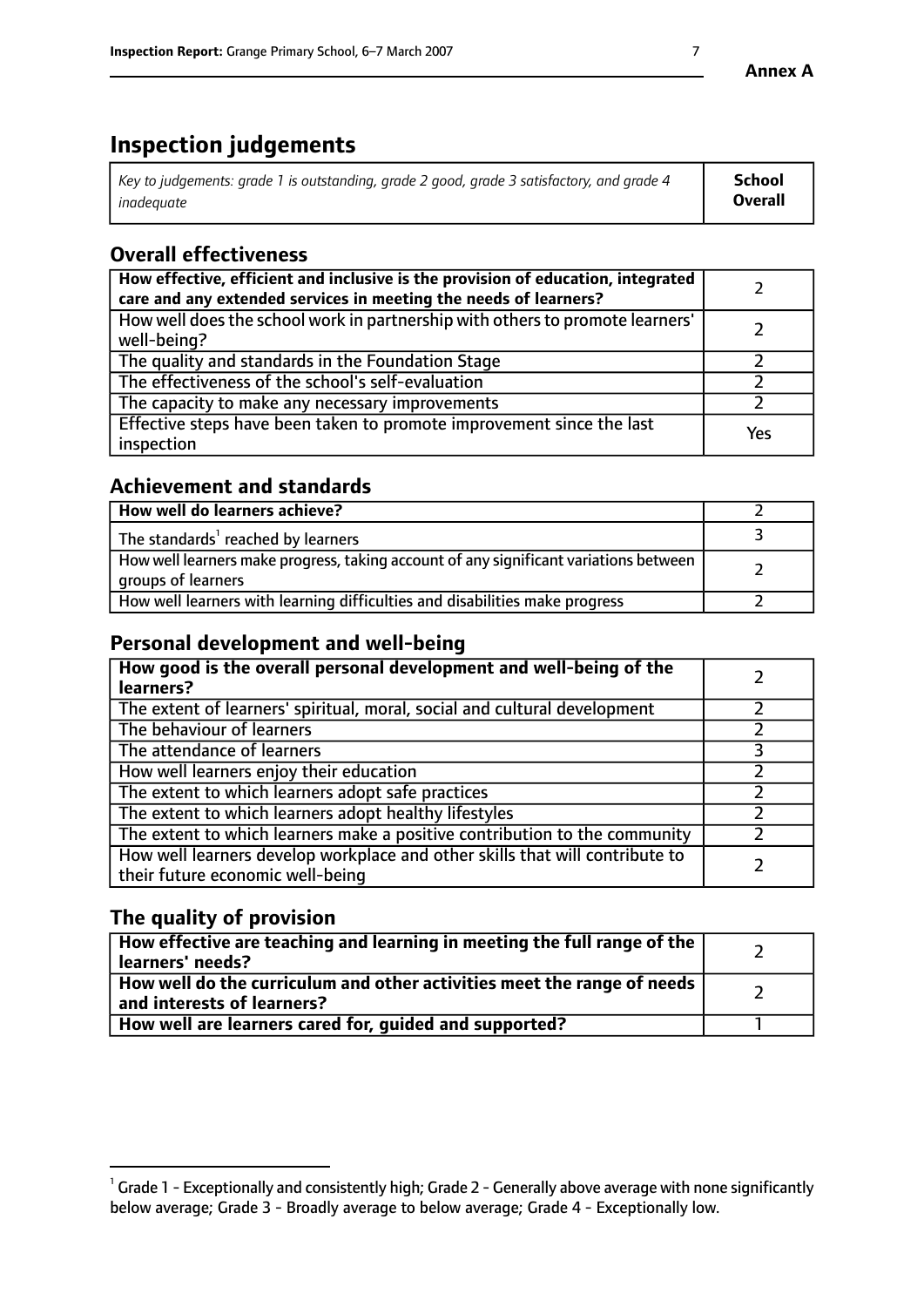# **Leadership and management**

| How effective are leadership and management in raising achievement<br>and supporting all learners?                                              |               |
|-------------------------------------------------------------------------------------------------------------------------------------------------|---------------|
| How effectively leaders and managers at all levels set clear direction leading<br>to improvement and promote high quality of care and education |               |
| How effectively performance is monitored, evaluated and improved to meet<br>challenging targets                                                 | $\mathcal{L}$ |
| How well equality of opportunity is promoted and discrimination tackled so<br>that all learners achieve as well as they can                     |               |
| How effectively and efficiently resources, including staff, are deployed to<br>achieve value for money                                          |               |
| The extent to which governors and other supervisory boards discharge their<br>responsibilities                                                  | 3             |
| Do procedures for safequarding learners meet current government<br>requirements?                                                                | Yes           |
| Does this school require special measures?                                                                                                      | No            |
| Does this school require a notice to improve?                                                                                                   | <b>No</b>     |